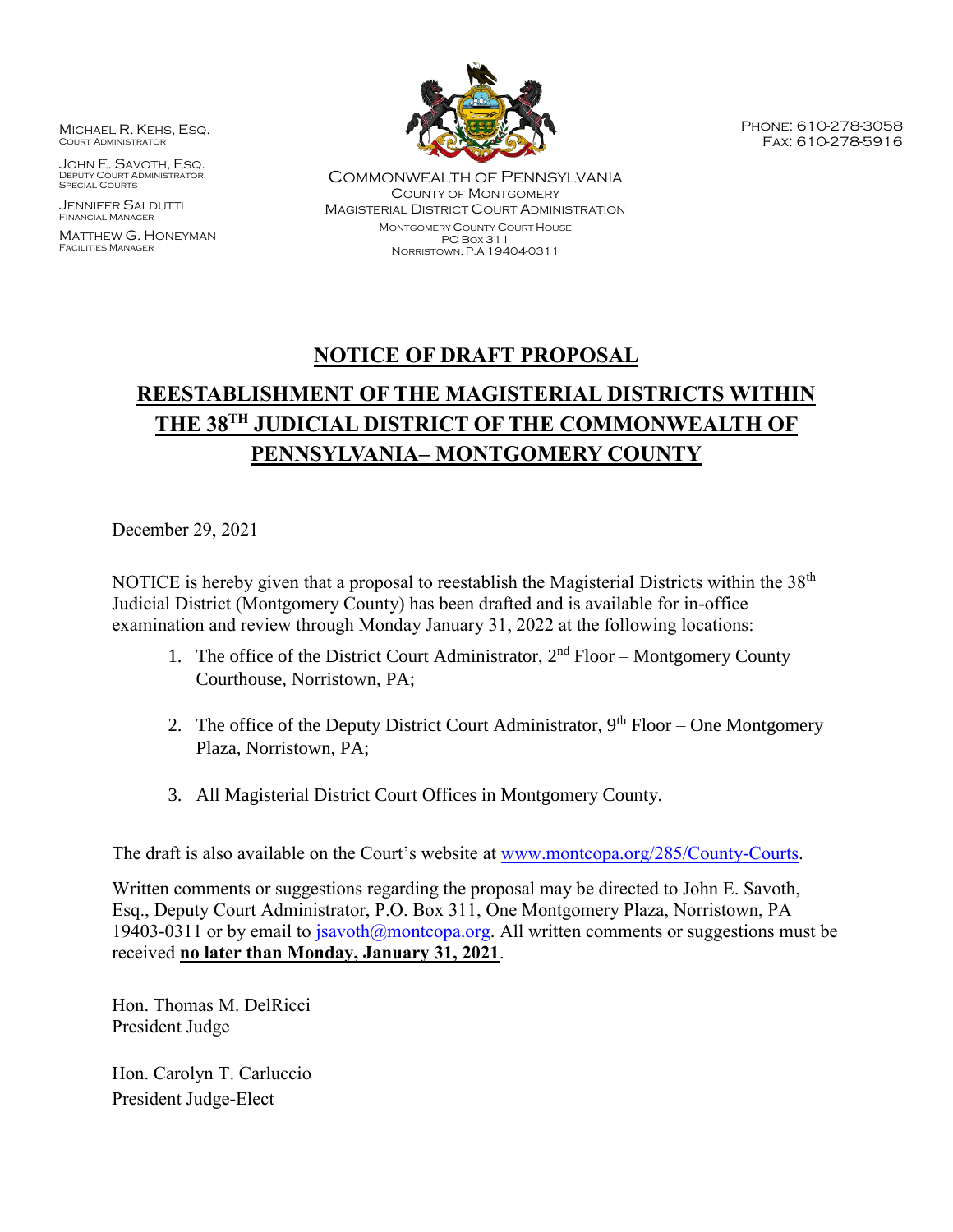The following pages contain the draft proposal for Reestablishment of the Magisterial Districts within the 38<sup>th</sup> Judicial District of the Commonwealth of Pennsylvania – Montgomery County.

Details of the proposal are contained in the Recommendations Summary and the individual Magisterial District Reestablishment Worksheets (with maps).

By way of brief summary, please be advised of the following:

- Montgomery County (Class 2A county) currently has 30 Magisterial Districts.
- Other Class 2A counties (Bucks, Chester, Delaware, Lancaster) average 21 Magisterial Districts.
- The average caseload for Magisterial District Courts in Pennsylvania's Class 2A counties is 5,525. The average caseload for Magisterial District Courts in Montgomery County is 5,733.
- The average workload (weighted caseload calculation) for Magisterial District Courts in Pennsylvania's Class 2A counties is 39,310. The average workload for Magisterial District Courts in Montgomery County (Class 2A) is 37,385.
- Since the previous Reestablishment in 2012, Magisterial District Courts in Montgomery County have seen a 14.7% decrease in annual caseload (-28,664 fewer annual cases in 2019 vs. 2012 annual case filing total).
- Since the previous Reestablishment in 2012, Magisterial District Courts in Montgomery County have seen a 19.6% decrease in annual average workload per Magisterial District (46,524 workload per Magisterial District Court in 2012 vs. 37,385 workload per Magisterial District Court in 2019).
- The draft proposal recommends that 15 Magisterial Districts within Montgomery County be **Reestablished** (no change to boundaries).
- The draft proposal recommends that 13 Magisterial Districts within Montgomery County be **Realigned** (change to boundaries).
- The draft proposal recommends that 2 Magisterial Districts within Montgomery County be **Eliminated**.
- Additional "case reassignments" are proposed, unrelated to district boundaries.
- The draft proposal recommends that Montgomery County reduce to 28 Magisterial Districts.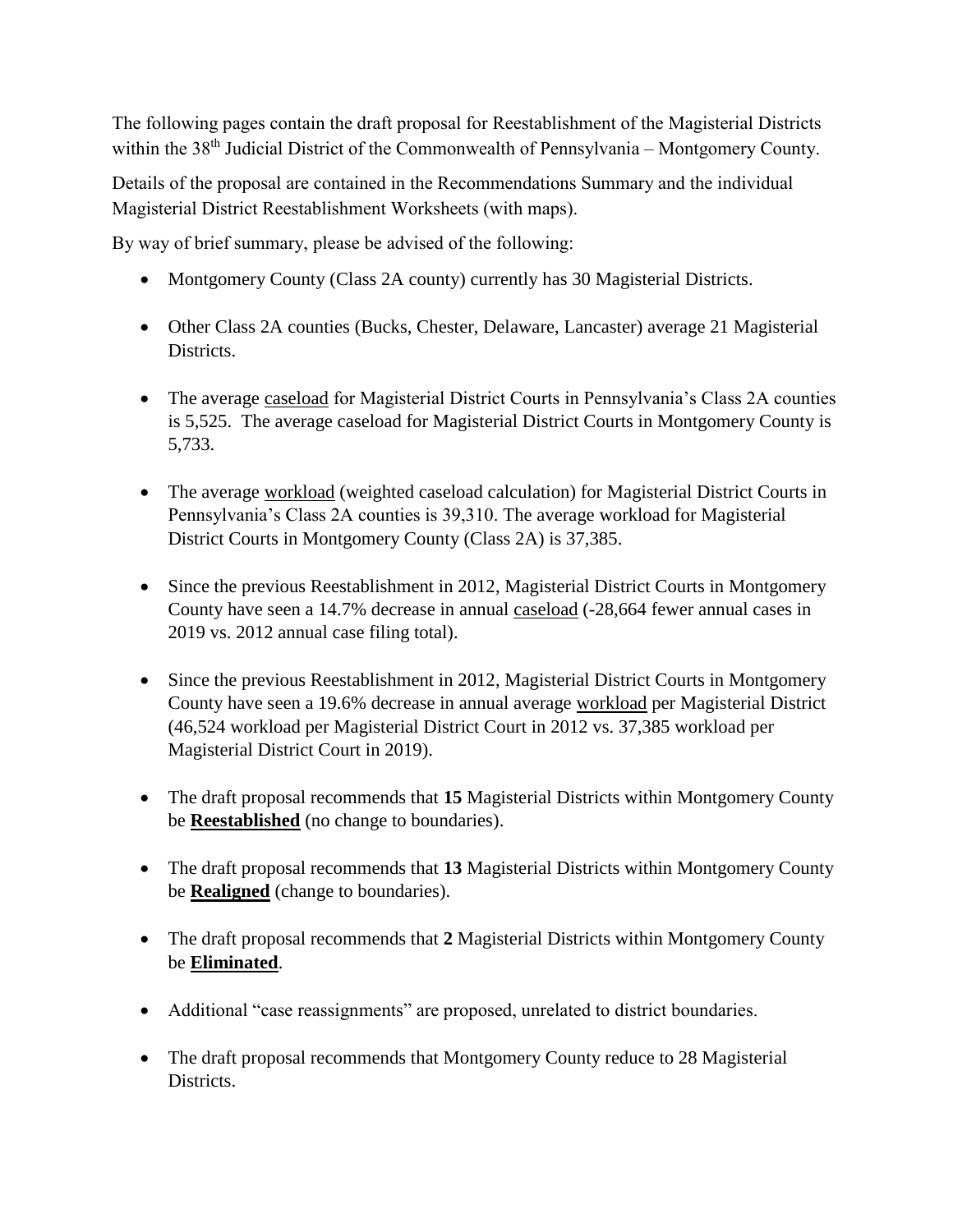## **MONTGOMERY COUNTY DISTRICT COURTS REESTABLISHMENT RECOMMENDATIONS – 2021**

## **REESTABLISHED (15) MAGISTERIAL DISTRICTS (NO CHANGES IN BOUNDARIES – EFFECTIVE 1/1/2024)**

| $38-1-01$     | Judge Marc A. Alfarano – current term expires 12/31/2023<br>Current 6-yr. (2014-2019) average caseload of 4,864<br>Current 6-yr. (2014-2019) average workload of 36,881            |
|---------------|------------------------------------------------------------------------------------------------------------------------------------------------------------------------------------|
|               | Based on most recent (pre-pandemic 2016-2019) caseload and<br>п<br>workload data, future caseload and workload is expected be<br>approximately 4,601 and 34,643 respectively.      |
| $38 - 1 - 08$ | Judge Katherine E. McGill Magid - current term expires 12/31/2023<br>Current 6-yr. $(2014-2019)$ average caseload of 5,363<br>Current 6-yr. (2014-2019) average workload of 23,246 |
|               | Based on most recent (pre-pandemic 2016-2019) caseload and<br>п<br>workload data, future caseload and workload is expected be<br>approximately 5,224 and 23,597 respectively.      |
|               |                                                                                                                                                                                    |

#### **38-1-10** Judge Patricia A. Zaffarano – current term expires 12/31/2023

- Current 6-yr. (2014-2019) average caseload of  $5,195$
- Current 6-yr. (2014-2019) average workload of 27,737
- Based on most recent (pre-pandemic 2016-2019) caseload and workload data, future caseload and workload is expected be approximately 5,174 and 27,426 respectively.

### • **38-1-11** Judge Scott T. Palladino – current term expires  $12/31/2023$

- Current 6-yr. (2014-2019) average caseload of 5,323
- Current 6-yr. (2014-2019) average workload of  $56,333$
- Based on most recent (pre-pandemic 2016-2019) caseload and workload data, future caseload and workload is expected be approximately 5,289 and 55,687 respectively.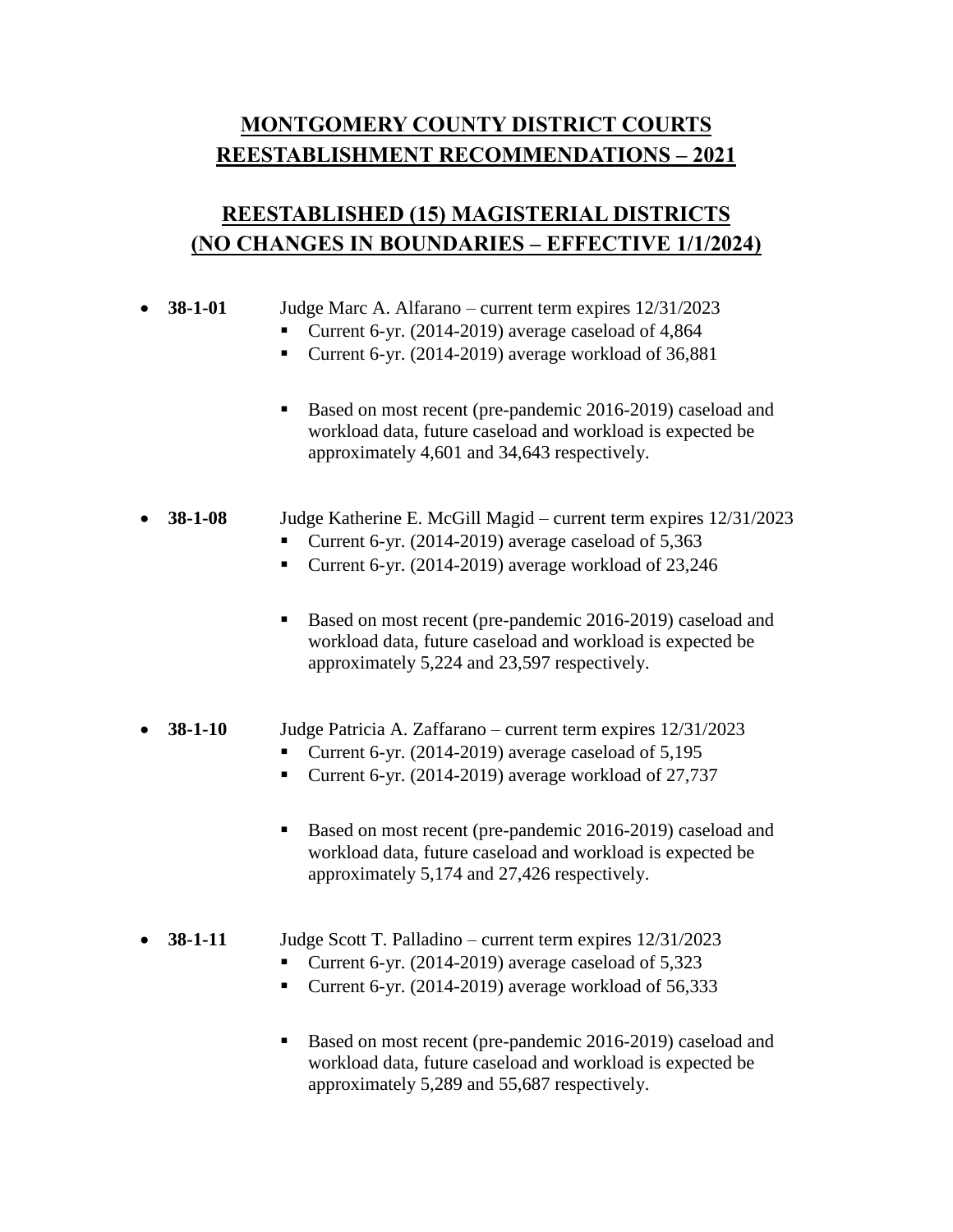- **38-1-12** Judge Edward C. Kropp, Sr. current term expires  $1/2/2028$ 
	- Current 6-yr. (2014-2019) average caseload of 5,821
	- Current 6-yr. (2014-2019) average workload of 55,906
	- Based on most recent (pre-pandemic 2016-2019) caseload and workload data, future caseload and workload is expected be approximately 5,926 and 57,106 respectively.
- **38-1-15** Judge Francis J. Lawrence, Jr. current term expires 1/2/2022
	- Denise Ashe term expires  $1/2/2028$
	- Current 6-yr. (2014-2019) average caseload of 6,596
	- Current 6-yr. (2014-2019) average workload of  $41,402$
	- Based on most recent (pre-pandemic 2016-2019) caseload and workload data, future caseload and workload is expected be approximately 5,052 and 32,411 respectively.

### • **38-1-16** Judge Margaret A. Hunsicker-Fleischer – current term expires  $12/31/2023$

- Current 6-yr. (2014-2019) average caseload of  $7,754$
- Current 6-yr. (2014-2019) average workload of 46,957
- Based on most recent (pre-pandemic 2016-2019) caseload and workload data, future caseload and workload is expected be approximately 6,273 and 39,262 respectively.
- **38-1-18** Judge Andrea D. Duffy current term expires 12/31/2023
	- Current 6-yr. (2014-2019) average caseload of 7,869
	- Current 6-yr. (2014-2019) average workload of 49,051
	- Based on most recent (pre-pandemic 2016-2019) caseload and workload data, future caseload and workload is expected be approximately 7,849 and 49,266 respectively.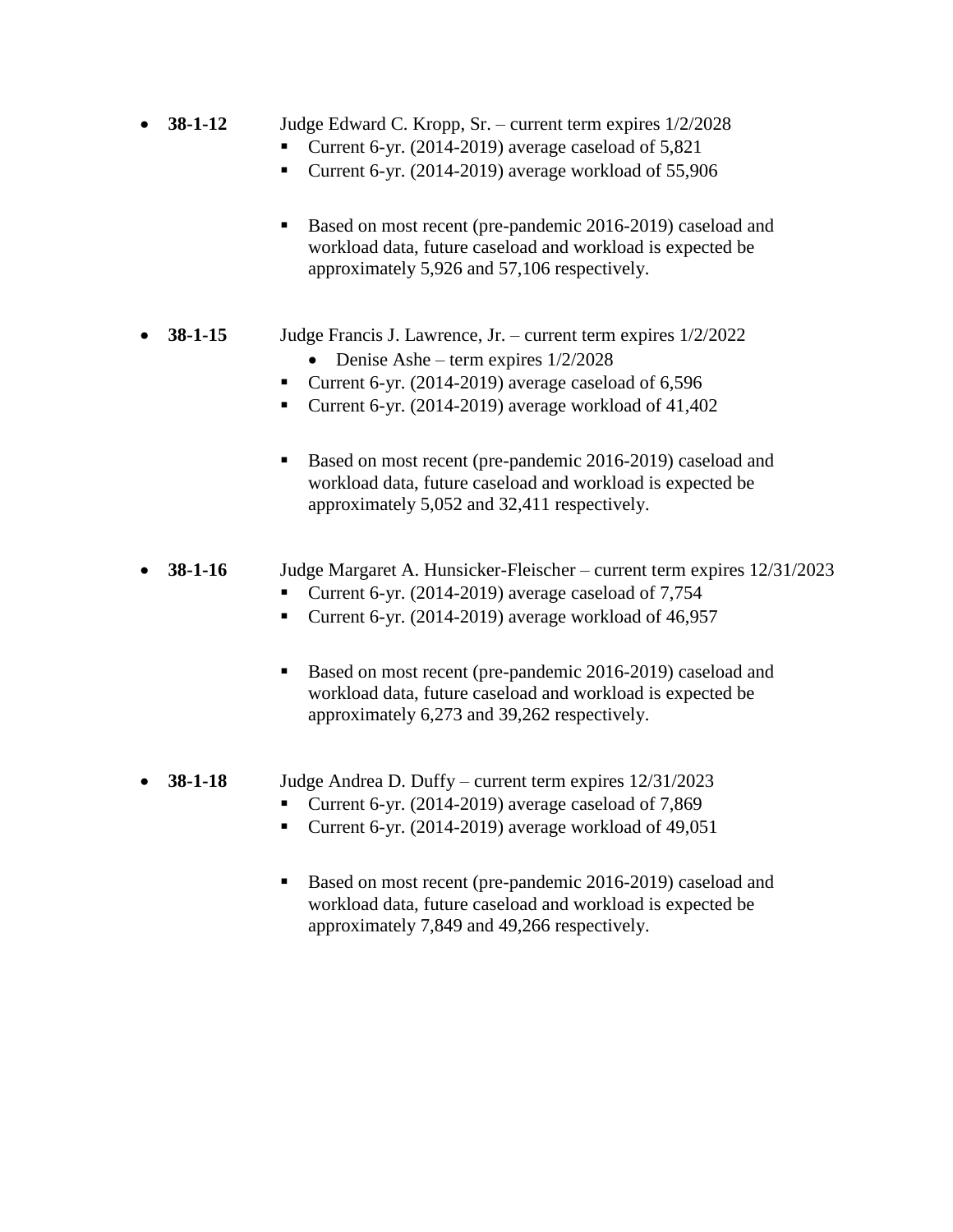- **38-1-21** Judge Suzan Leonard current term expires 12/31/2023
	- Current 6-yr. (2014-2019) average caseload of 6,605
	- Current 6-yr. (2014-2019) average workload of 39,133
	- Based on most recent (pre-pandemic 2016-2019) caseload and workload data, future caseload and workload is expected be approximately 6,646 and 38,344 respectively.

### **38-1-24** Judge Albert J. Augustine – current term expires 12/31/2023

- Current 6-yr. (2014-2019) average caseload of 4,362
- Current 6-yr. (2014-2019) average workload of  $38,423$
- Based on most recent (pre-pandemic 2016-2019) caseload and workload data, future caseload and workload is expected be approximately 3,853 and 35,922 respectively.
- **38-1-25** Judge James P. Gallagher current term expires  $12/31/2023$ 
	- Current 6-yr. (2014-2019) average caseload of 4,106
	- Current 6-yr. (2014-2019) average workload of 32,051
	- Based on most recent (pre-pandemic 2016-2019) caseload and workload data, future caseload and workload is expected be approximately 5,009 and 33,133 respectively.
- \* **Notes:** The continued development in Upper Merion Township (King of Prussia) thus far has not increased the caseload of court 38-1-25 as was anticipated during the previous decennial review. Therefore, it is anticipated that **all** Montgomery County East/West Turnpike cases are to be transferred to District Court 38-1-25 effective January 1, 2024 (no change in boundaries). Average annual case filings of 1,080 (included in above projections). This proposed change is projected is create a more equitable balance with adjacent districts.
- **38-1-28** Judge Edward J. Levine current term expires 1/2/2028
	- Current 6-yr. (2014-2019) average caseload of  $6,617$
	- Current 6-yr. (2014-2019) average workload of 51,998
	- Based on most recent (pre-pandemic 2016-2019) caseload and workload data, future caseload and workload is expected be approximately 6,820 and 51,486 respectively.
- **38-2-02** Judge Maureen C. Coggins current term expires 12/31/2023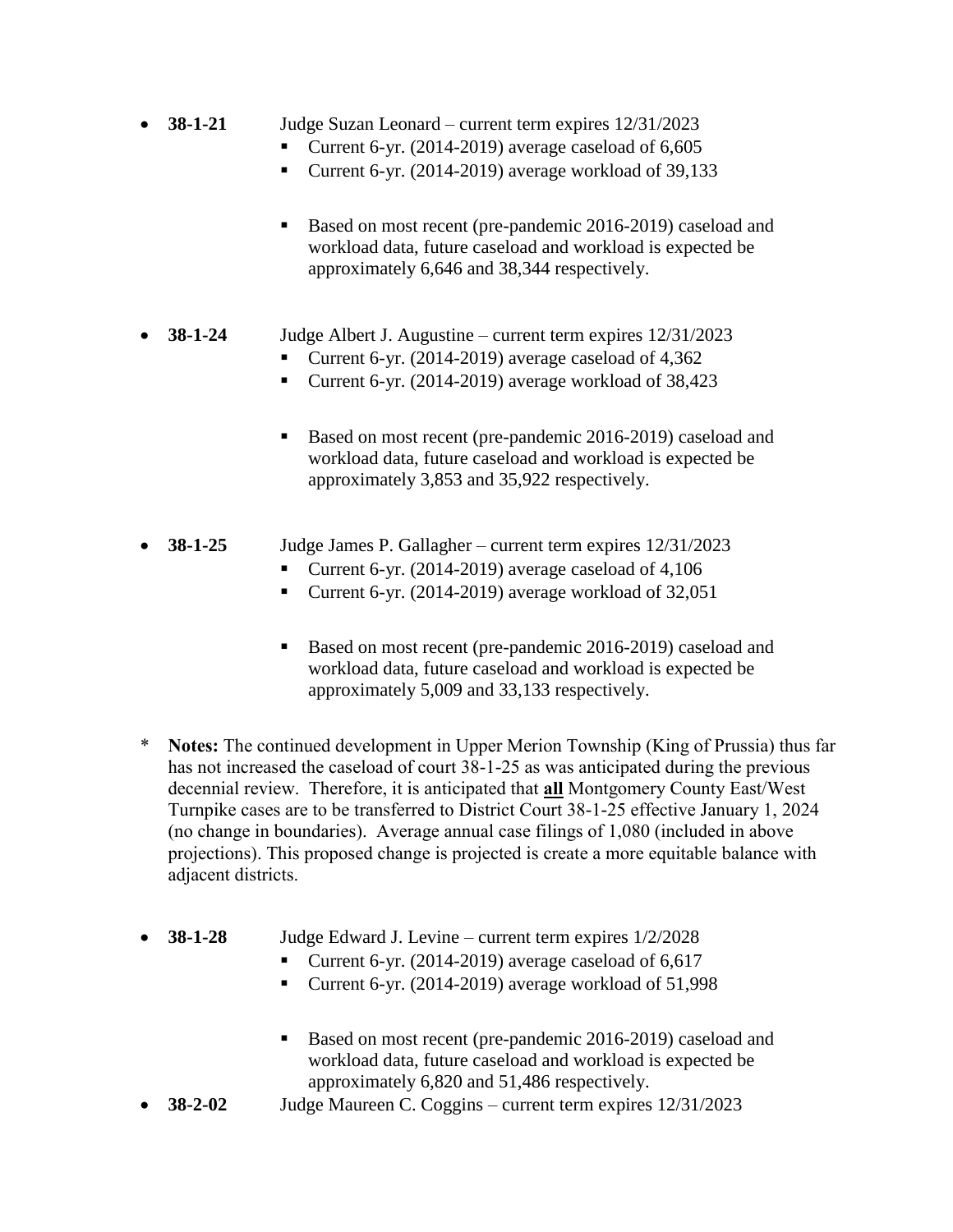- Current 6-yr. (2014-2019) average caseload of 5,280
- Current 6-yr. (2014-2019) average workload of 34,764
- Based on most recent (pre-pandemic 2016-2019) caseload and workload data, future caseload and workload is expected be approximately 5,344 and 33,532 respectively.
- **38-2-03** Judge Maurice H. Saylor current term expires 1/4/2026
	- Current 6-yr. (2014-2019) average caseload of 4,415
	- Current 6-yr. (2014-2019) average workload of 28,859
	- Based on most recent (pre-pandemic 2016-2019) caseload and workload data, future caseload and workload is expected be approximately 4,435 and 28,905 respectively.
- \* **Note:** District Courts 38-2-02 and 38-2-03 have maintained consistent caseloads and workloads. Though both are below average for this Magisterial District, combining these two courts into one new District would create a travel burden for both the police departments and the public residing in the municipalities of these districts.
- **38-2-09** Judge Gregory Scott current term expires 1/2/2028
	- Current 6-yr. (2014-2019) average caseload of  $3,577$
	- Current 6-yr. (2014-2019) average workload of 27,620
	- Based on most recent (pre-pandemic 2016-2019) caseload and workload data, future caseload and workload is expected be approximately 5,291 and 38,998 respectively.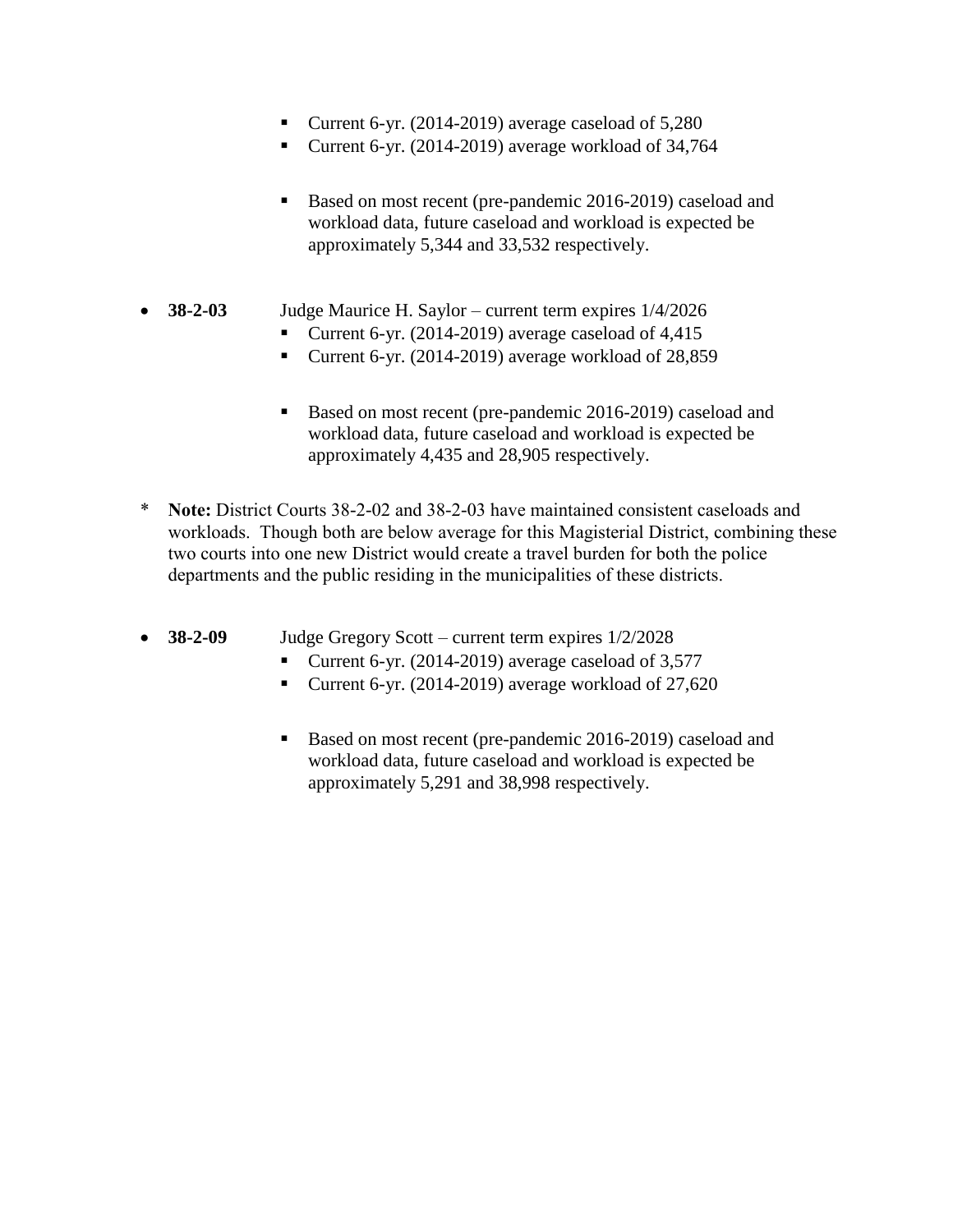## **REALIGNED (13) MAGISTERIAL DISTRICTS (CHANGES IN BOUNDARIES – EFFECTIVE 1/1/2024)**

### **38-1-03** Judge Christopher J. Cerski – current term expires 12/31/2023

- Current 6-yr. (2014-2019) average caseload of  $5,460$
- Current 6-yr. (2014-2019) average workload of  $39,028$
- **Transfer Cheltenham Voting Districts 5-1, 5-2, 5-3, 5-4, 6-1, 6-2, 6- 3, 7-1, 7-2, and 7-3 from District Court 38-1-02 upon its elimination. This also brings all of Cheltenham Township within the same Magisterial District.**
	- Based on most recent (pre-pandemic 2016-2019) caseload and workload data, future caseload and workload is expected be approximately 8,582 and 54,358 respectively.
- **38-1-04** Judge John D. Kessler current term expires 12/31/2023
	- Current 6-yr. (2014-2019) average caseload of 5,668
	- Current 6-yr. (2014-2019) average workload of  $36,611$
	- **Transfer Abington Voting Districts 7-1, 7-3, 11-1, and 11-3 from District Court 38-1-05 to maintain continued balance between adjacent districts, both of which service Abington Township.**
		- Based on most recent (pre-pandemic 2016-2019) caseload and workload data, future caseload and workload is expected be approximately 5,433 and 36,625 respectively.
- **38-1-05** Judge Juanita A. Price current term expires 12/31/2023
	- Current 6-yr. (2014-2019) average caseload of 5,260
	- Current 6-yr. (2014-2019) average workload of 38,138
	- **Transfer Jenkintown Borough from District Court 38-1-02 upon its elimination.**
	- **Transfer Abington Voting Districts 7-1, 7-3, 11-1, and 11-3 to District Court 38-1-04 to offset expected increase from the addition of Jenkintown Borough, and to maintain continued balance between adjacent districts.**
		- Based on most recent (pre-pandemic 2016-2019) caseload and workload data, future caseload and workload is expected be approximately 6,176 and 41,460 respectively.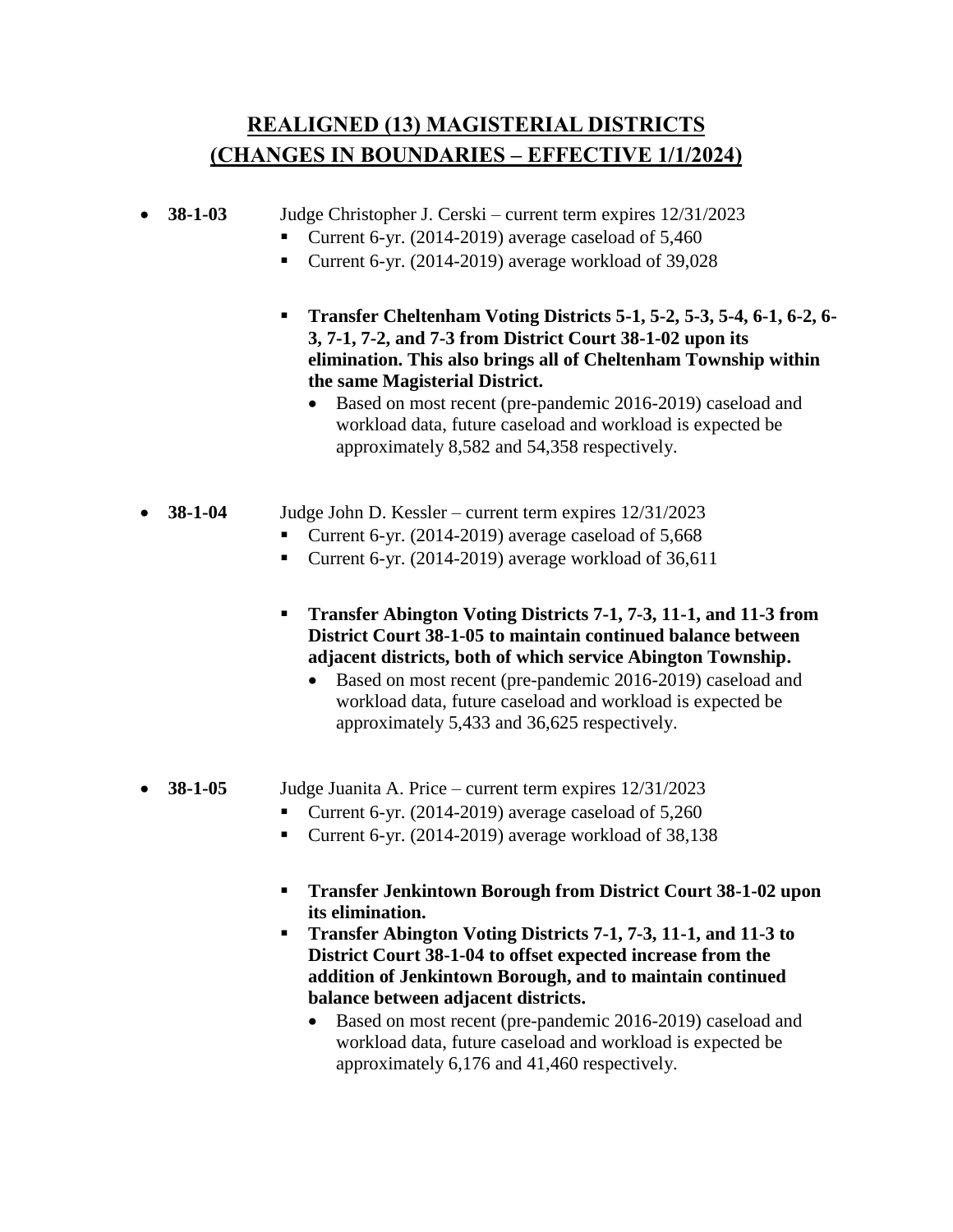- **38-1-06** Judge Henry J. Schireson current term expires  $12/31/2025$ 
	- Current 6-yr. (2014-2019) average caseload of 7,984
	- Current 6-yr. (2014-2019) average workload of  $30,365$
	- **Transfer West Conshohocken Borough from District Court 38-1- 09 to create improved balance between adjacent districts.**
	- **Transfer Lower Merion Voting Districts 10-3 and 11-2 to District Court 38-1-07, and transfer Lower Merion Voting Districts 3-2 and 3-3 to District Court 38-2-04. These changes are to offset expected increase from the addition of West Conshohocken Borough, and to maintain continued balance among the 3 Lower Merion Magisterial Districts.**
	- **All Schuylkill Expressway (I-76) cases for Lower Merion Township will remain with court 38-1-06.**
		- Based on most recent (pre-pandemic 2016-2019) caseload and workload data, future caseload and workload is expected be approximately 7,679 and 29,827 respectively.
- **38-1-07** Judge Michael P. Quinn current term expires 1/2/2028
	- Current 6-yr. (2014-2019) average caseload of 6,913
	- Current 6-yr. (2014-2019) average workload of 26,784
	- **Transfer Lower Merion Voting Districts 10-3 and 11-2 from District Court 38-1-06 to maintain continued balance among the 3 Lower Merion Magisterial Districts.**
		- Based on most recent (pre-pandemic 2016-2019) caseload and workload data, future caseload and workload is expected be approximately 7,302 and 27,339 respectively.
- **38-1-09** Judge Patrick O. Krouse current term expires 1/2/2028
	- Current 6-yr. (2014-2019) average caseload of 6,125
	- Current 6-yr. (2014-2019) average workload of  $49,093$
	- **Transfer West Conshohocken Borough to District Court 38-1-06 to create improved balance between adjacent districts.**
		- Based on most recent (pre-pandemic 2016-2019) caseload and workload data, future caseload and workload is expected be approximately 4,635 and 42,076 respectively.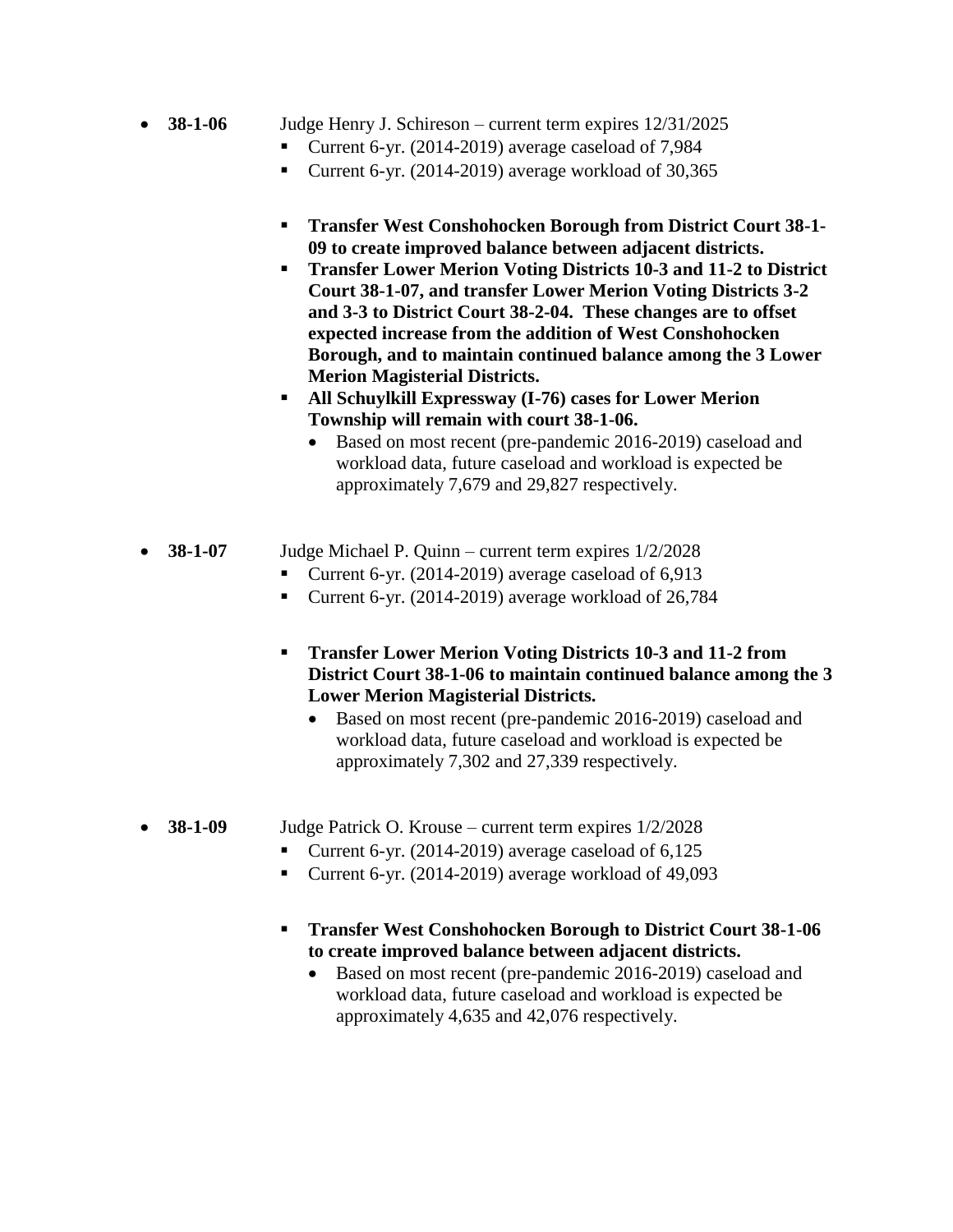- **38-1-13** Judge Francis J. Bernhardt current term expires 1/2/2022
	- Jodi Lukens Griffis term expires  $1/2/2028$
	- Current 6-yr. (2014-2019) average caseload of  $7,078$
	- Current 6-yr. (2014-2019) average workload of 43,821
	- **Transfer Conshohocken Borough Voting Districts 1, 4, 6 to District Court 38-1-23 to create improved balance between adjacent districts, and to have all of Conshohocken Borough within the same Magisterial District.**
		- Based on most recent (pre-pandemic 2016-2019) caseload and workload data, future caseload and workload is expected be approximately 5,905 and 42,447 respectively.
- **38-1-19** Judge Richard H. Welsh current term expires 12/31/2023
	- Current 6-yr. (2014-2019) average caseload of 7,134
	- Current 6-yr. (2014-2019) average workload of  $49,665$
	- **Transfer Upper Providence Voting District Monte Clare to District Court 38-1-20 to create improved balance between adjacent districts, both of which service Upper Providence Township.**
		- Based on most recent (pre-pandemic 2016-2019) caseload and workload data, future caseload and workload is expected be approximately 6,571 and 46,763 respectively.

### **38-1-20** Judge Cathleen Kelly Rebar – current term expires 1/2/2028

- Current 6-yr. (2014-2019) average caseload of 4,978
- Current 6-yr. (2014-2019) average workload of  $41,796$
- **Transfer Upper Providence Voting District Monte Clare from District Court 38-1-19 to create improved balance between adjacent districts, both of which service Upper Providence Township.**
	- Based on most recent (pre-pandemic 2016-2019) caseload and workload data, future caseload and workload is expected be approximately 5,530 and 44,824 respectively.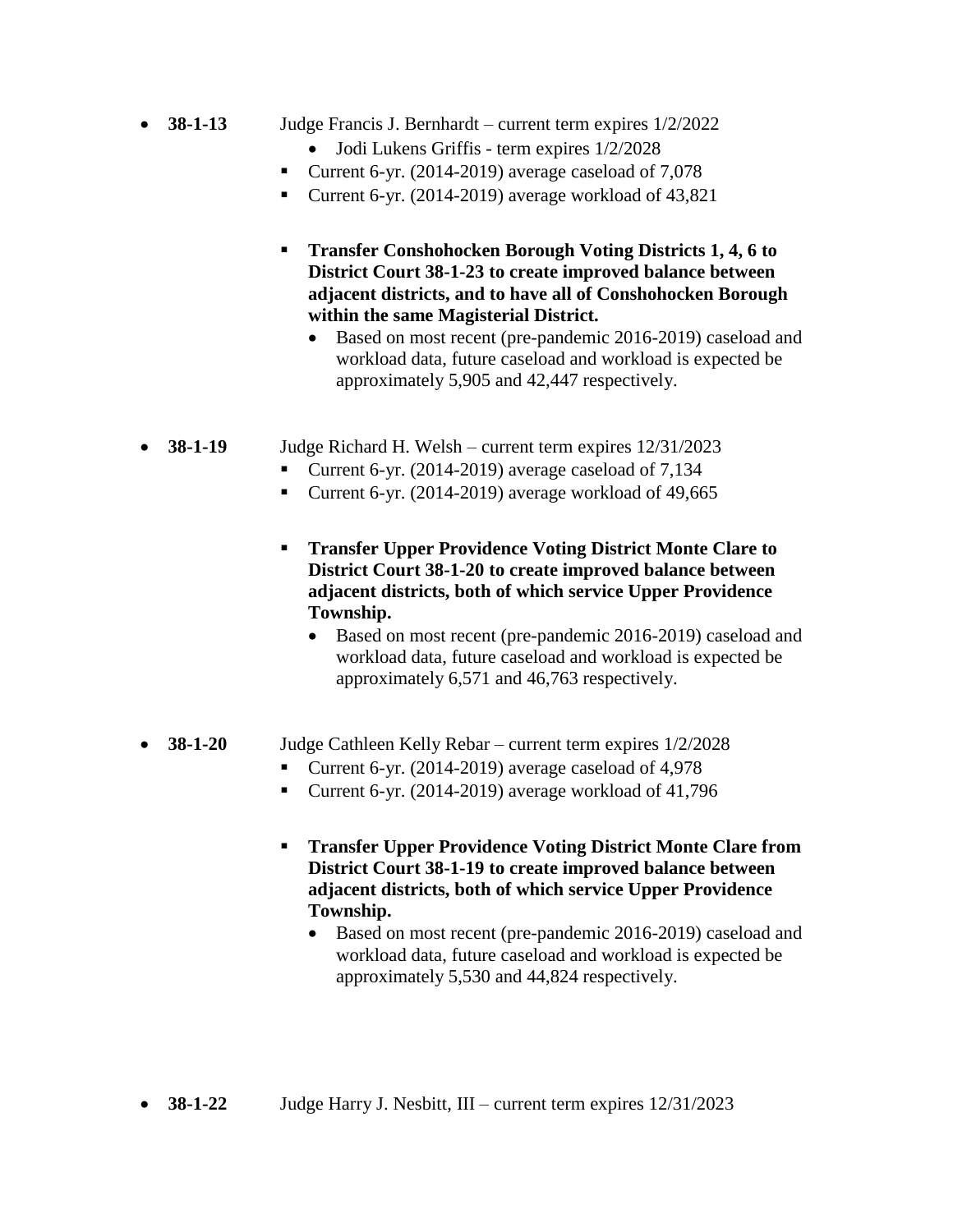- Current 6-yr. (2014-2019) average caseload of  $3,664$
- Current 6-yr. (2014-2019) average workload of 19,596
- **Transfer Horsham Voting Districts 3-2, 3-3, and Hatboro Borough from District Court 38-1-14 upon its elimination. This also brings all of Horsham Township within the same Magisterial District.**
- **This proposed change will create a more equitable balance between this court and adjacent districts.**
- **Need exception to contiguous requirement. There is one Upper Moreland Voting District (+/- 1/10 of a mile) that separates Horsham and Hatboro.**
	- Based on most recent (pre-pandemic 2016-2019) caseload and workload data, future caseload and workload is expected be approximately 5,524 and 30,904 respectively.
- **38-1-23** Judge Deborah A. Lukens current term expires 12/31/2023
	- Current 6-yr. (2014-2019) average caseload of 5,495
	- Current 6-yr. (2014-2019) average workload of 27,560
	- **Transfer Conshohocken Borough Voting Districts 1, 4, and 6 from District Court 38-1-13 to create improved balance between adjacent districts, and to have all of Conshohocken Borough within the same Magisterial District.**
		- Based on most recent (pre-pandemic 2016-2019) caseload and workload data, future caseload and workload is expected be approximately 6,194 and 31,622 respectively.

#### **38-2-04** Judge Karen Eisner Zucker – current term expires 1/2/2028

- Current 6-yr. (2014-2019) average caseload of  $6,952$
- Current 6-yr. (2014-2019) average workload of 31,146
- **Transfer Lower Merion Voting Districts 3-2 and 3-3 from District Court 38-1-06 to maintain continued balance among the 3 Lower Merion Magisterial Districts.**
	- Based on most recent (pre-pandemic 2016-2019) caseload and workload data, future caseload and workload is expected be approximately 7,274 and 32,290 respectively.
- **38-2-08** Judge Jay S. Friedenberg current term expires  $12/31/2023$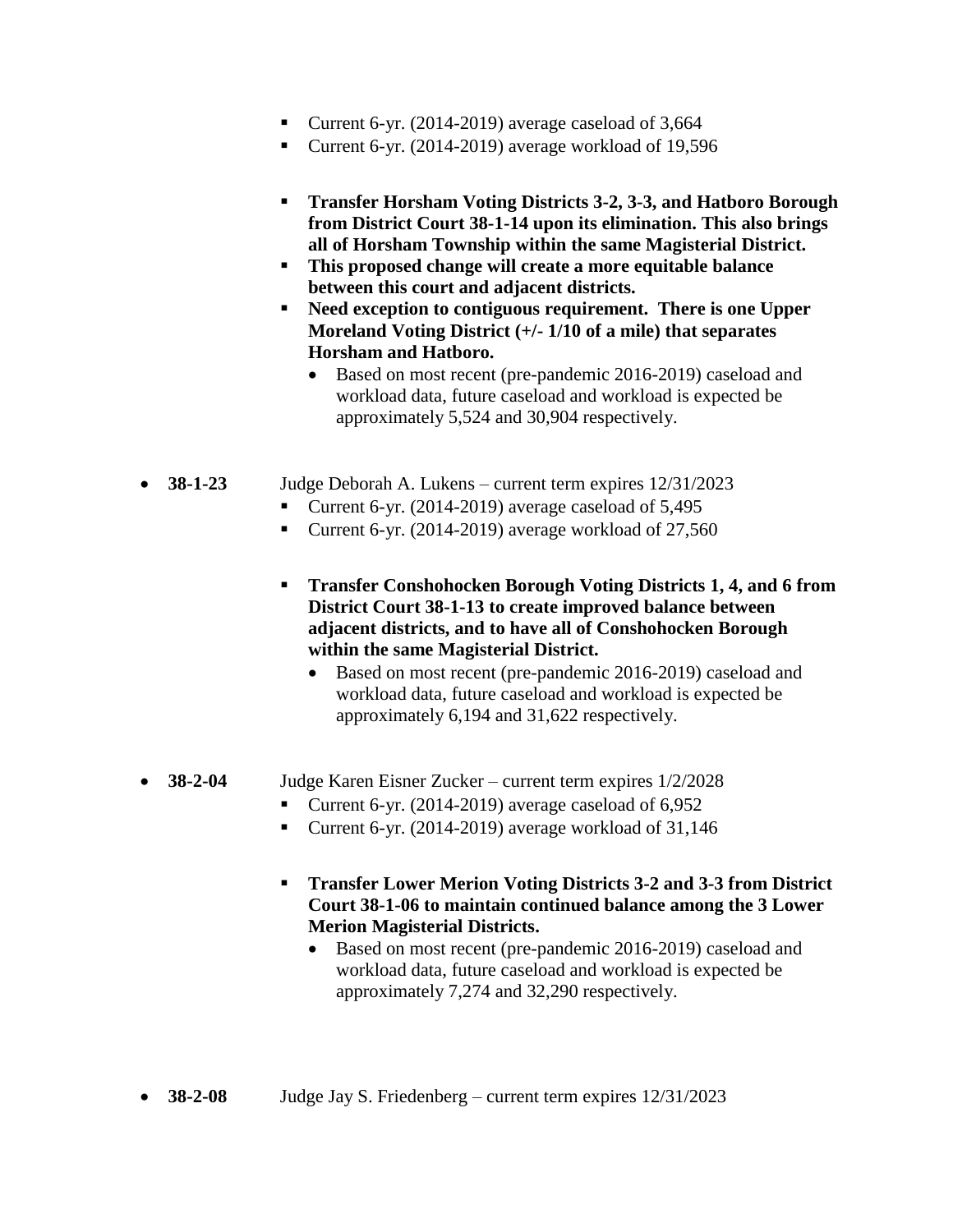- Current 6-yr. (2014-2019) average caseload of 5,324
- Current 6-yr. (2014-2019) average workload of  $36,595$
- **Transfer Upper Moreland Voting Districts 2-1, 2-2, 3-2, 5-1, 5-2, 7- 1, and 7-2 from District Court 38-1-14 upon its elimination. This also brings all of Upper Moreland within the same Magisterial District.**
	- Based on most recent (pre-pandemic 2016-2019) caseload and workload data, future caseload and workload is expected be approximately 7,516 and 50,629 respectively.